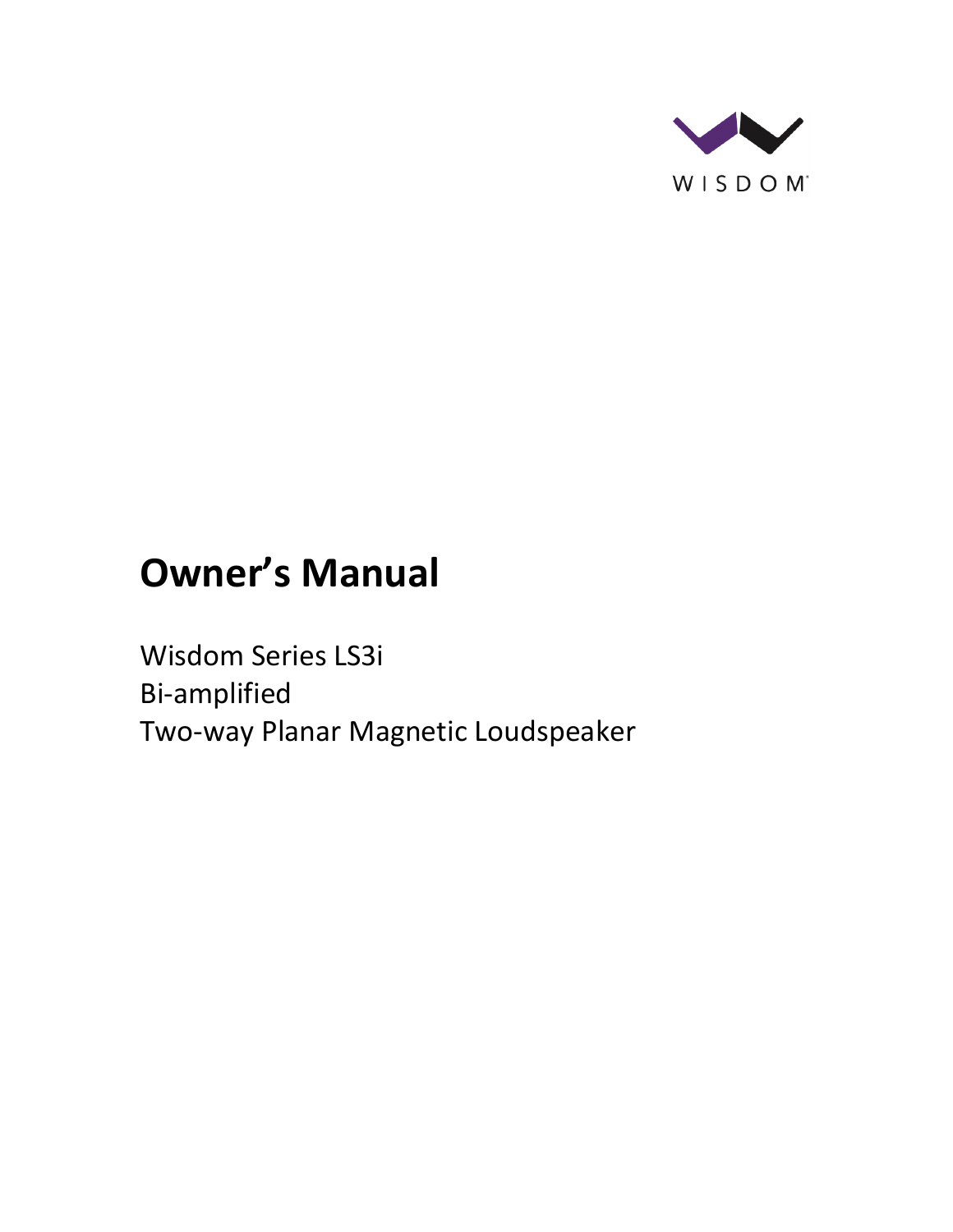## **Table of Contents**

**Introduction | 3**

**Overview | 3**

**Unpacking and Installing the LS3i | 6**

**The LS3i and Subwoofers | 7**

**Care and Maintenance | 7**

**North American Warranty | 8**

**Obtaining Service | 9**

**Specifications | 10**

**Dimensions | 11**

## **DOCUMENT CONVENTIONS**

This document contains general safety, installation, and operation instructions for the Wisdom Audio LS3i Loudspeaker. It is important to read this document before attempting to use this product. Pay particular attention to:

**WARNING: Calls attention to a procedure, practice, condition or the like that, if not correctly performed or adhered to, could result in injury or death.** 

**CAUTION: Calls attention to a procedure, practice, condition or the like that, if not correctly performed or adhered to, could result in damage to or destruction of part of or the entire product.** 

*Note: Calls attention to information that aids in the installation or operation of the product.*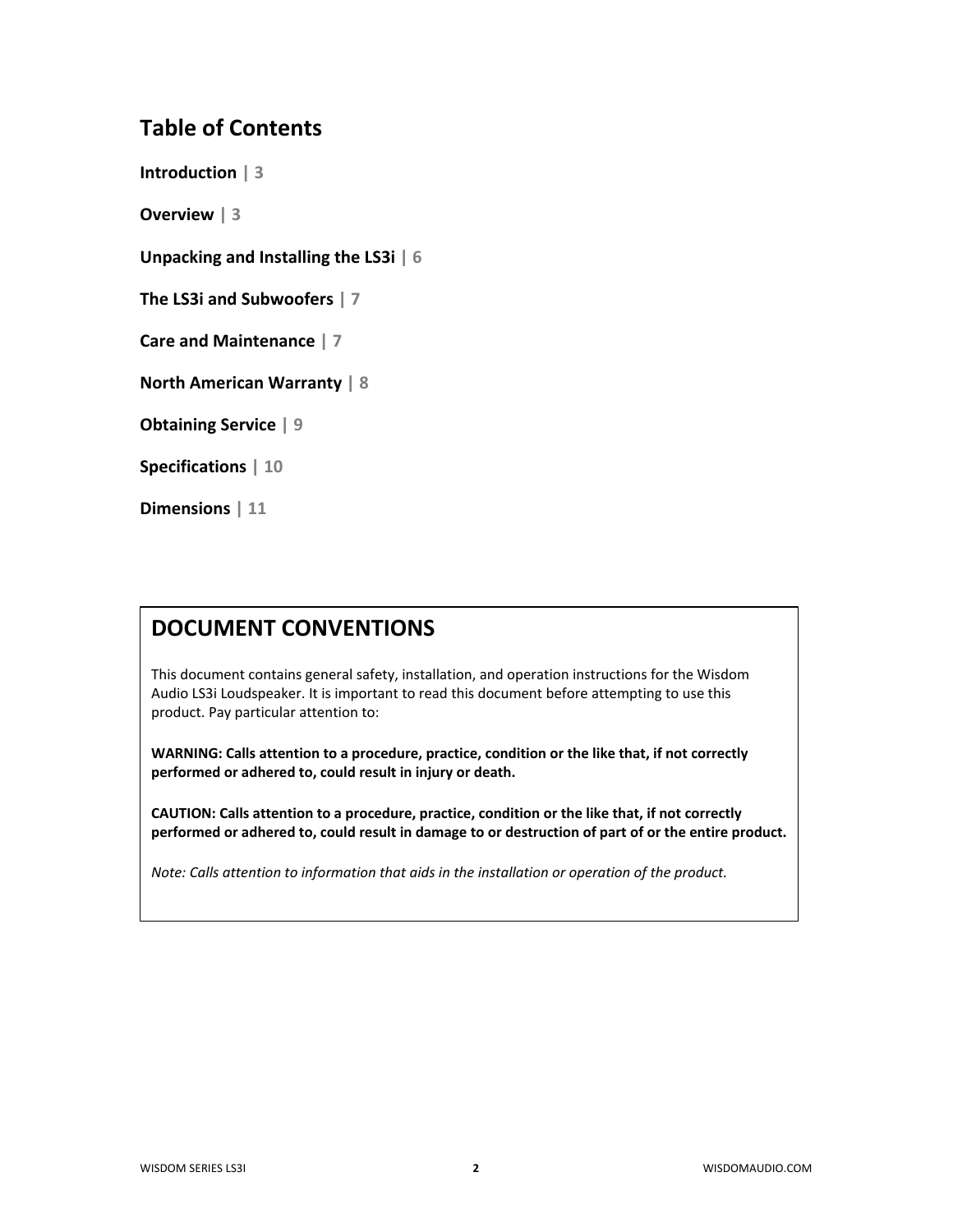## **Introduction**

Congratulations on purchasing your Wisdom Audio system. It incorporates many design features engineered to give you decades of pleasure and performance. Many of these design choices are uncommon among loudspeaker manufacturers and bear some explanation. See the following section entitled "Overview" for more information.

Our unique driver designs and our emphasis on achieving real-world performance account for the "system" approach taken. These are not speakers that are simply connected to speaker wires and promptly forgotten. We recognize that setting up a Wisdom Audio system can be a bit more involved than connecting a common set of loudspeakers, which is why we recommend that our systems be engineered and calibrated by Factory Personnel.

Your **Wisdom LS3i** loudspeakers are specifically designed to avoid the compromises inherent in conventional speaker designs. There are no passive crossover components inside the speaker. Instead, there are direct connections from the amplifiers to their respective High-Pass and Low-Pass drivers and an external active crossover is used, such as the ones inside of our Wisdom SA-DSP (Digital Signal Processing) Amplifiers. It is truly a "system" design, and not merely a collection of loudspeaker drivers in a box. Please contact us to learn which products/amplifiers/ surround processors outside of our DSP Amplifiers will work with our speakers and subwoofers. [Info@wisdomaudio.com](mailto:Info@wisdomaudio.com)

## **Overview**

Your **Wisdom Series LS3i** loudspeakers take advantage of several critical technologies to deliver a level of performance that has never been available in a loudspeaker that intruded so modestly on your living space. In fact, this level of performance has rarely been attained, regardless of the space and budget at one's disposal.

Since several of these technologies cannot readily be found elsewhere, we will take the time to describe them in more detail than would be necessary for more conventional designs.

Our planar magnetic drivers use an advanced, thin film membrane to move the air. This film can respond instantly to the smallest detail in the signal. It has vastly less inertia than traditional "cone & dome" drivers, so the signal is never blurred in any way.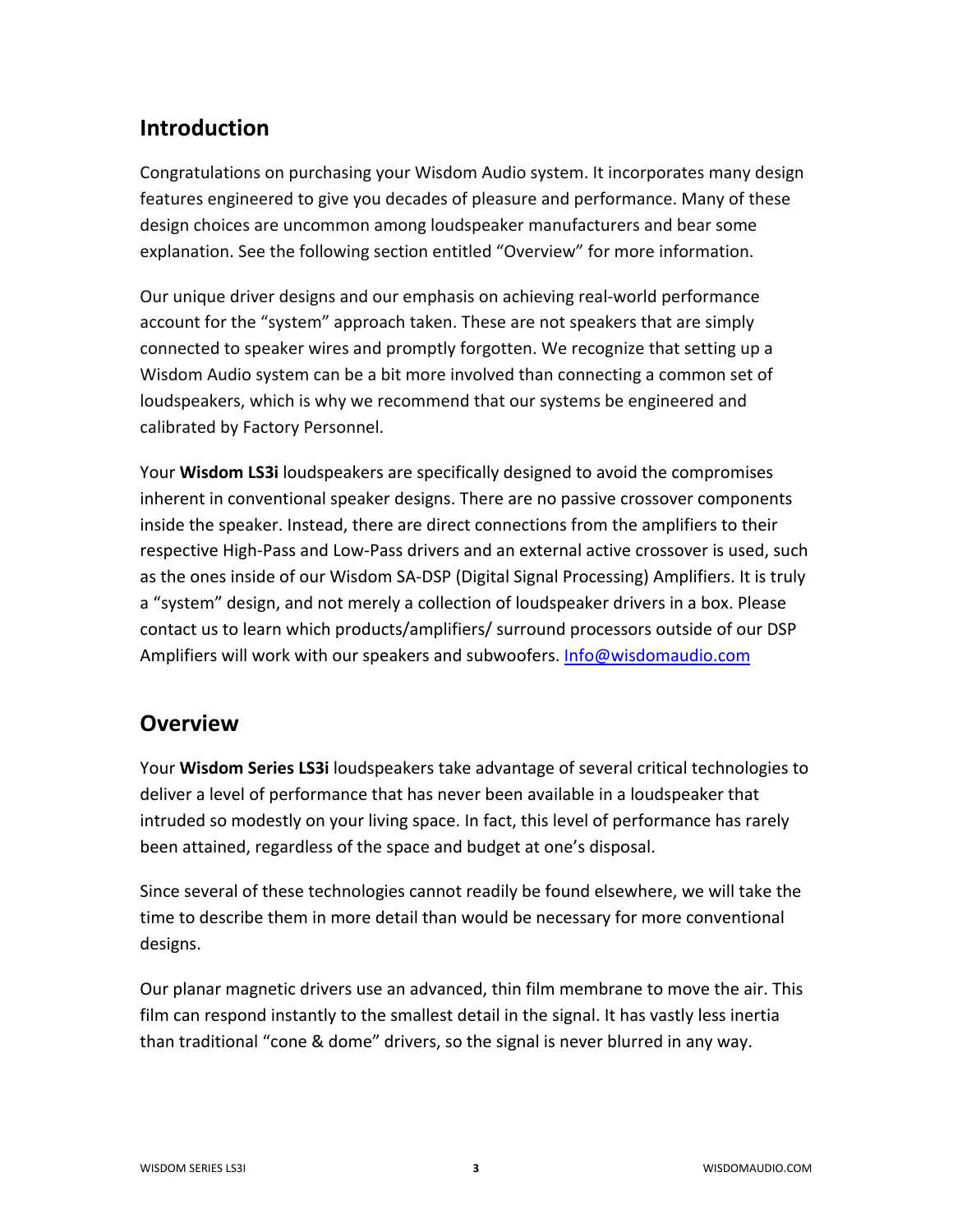One of the most remarkable things about the sound of well-designed planar magnetic speakers is their lack of thermal or dynamic compression. There are several reasons for this:

- The lightweight diaphragm responds quickly to even the smallest signals yet is robust enough to handle a great deal of power.
- The voice coil is laid out at and is exposed to the air on both sides; the large resulting surface area dissipates heat extremely quickly and efficiently.
- Since heat does not build up in the voice coil (as it does in conventional dynamic drivers), the load seen by the amplifier does not change at high power levels.

When you become accustomed to the sound of your new **Wisdom Series LS3i** speakers, conventional speakers sound a bit bland and lifeless. You may also discover yourself hearing details at even modest levels on the LS3i that were previously inaudible even at loud volumes on more conventional speakers.

The "voice coil" in the planar magnetic driver is spread out over a large, at area that is exposed to the open air. As such, when a huge transient comes along, any heat that is generated is immediately dissipated. This compares quite favorably to other designs in which the voice coil is buried inside a massive piece of metal, where the heat has effectively no place to go.

The excellent heat dissipation of these drivers makes them remarkably reliable. Planar magnetic speakers can handle a great deal of power without undue stress or audible strain. In fact, for a given size, they can handle *many times* the power of a traditional dynamic driver.

Because the conductor of a planar magnetic driver is essentially a long, thin wire, it presents a purely resistive load to the amplifier. This is comparable to the simple test loads that amplifier companies use when measuring their amplifiers to show how terrific they are. As such, you can be assured that your amplifiers will sound and work their best.

The Wisdom Series LS3i has been designed to optimally crossover at 80 Hz, which is the most common bass management transition used to integrate with subwoofer(s).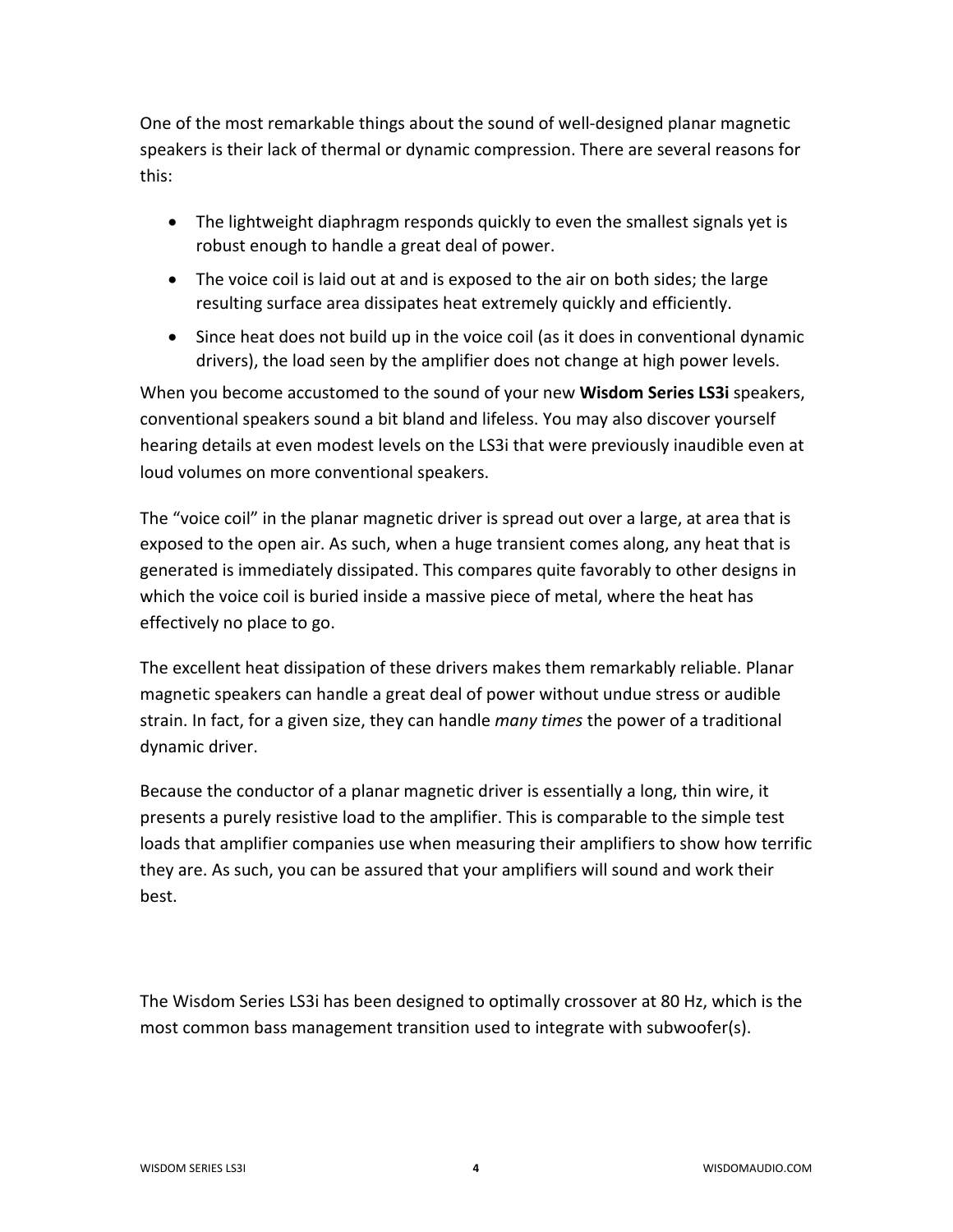#### **Line Source Speakers**

Almost all loudspeakers radiate sound into the room as imperfect "point sources". This means that most of the energy they put into the room expands as an ever-enlarging sphere, as though emerging from a single point in space. This results in a multitude of reflections from the ceiling and floor that can degrade sound quality.



By contrast, the **Wisdom Series LS3i** speakers radiate sound as a "line source". The sound moves into the room as an expanding cylinder, rather than as an expanding sphere — as though from a vertical line suspended in space.



Line source speakers provide two significant advantages:

- Ceiling and floor reflections are minimized, resulting in greatly reduced interference, letting you hear more of the speaker and less of the room.
- The sound pressure level (SPL) throughout the room is much more evenly distributed, making it much easier to set the "right" volume, no matter where the audience is seated.

To achieve this highly desirable line source behavior, it is essential to have a tall and slim driver. (Simply stacking multiple "cone & dome" high frequency drivers does not create a proper line source. Instead, it creates a *series* of point sources, which end up interfering with each other). With Wisdom Audio's planar magnetic technology, it becomes possible to have drivers that are *extremely* tall and slim.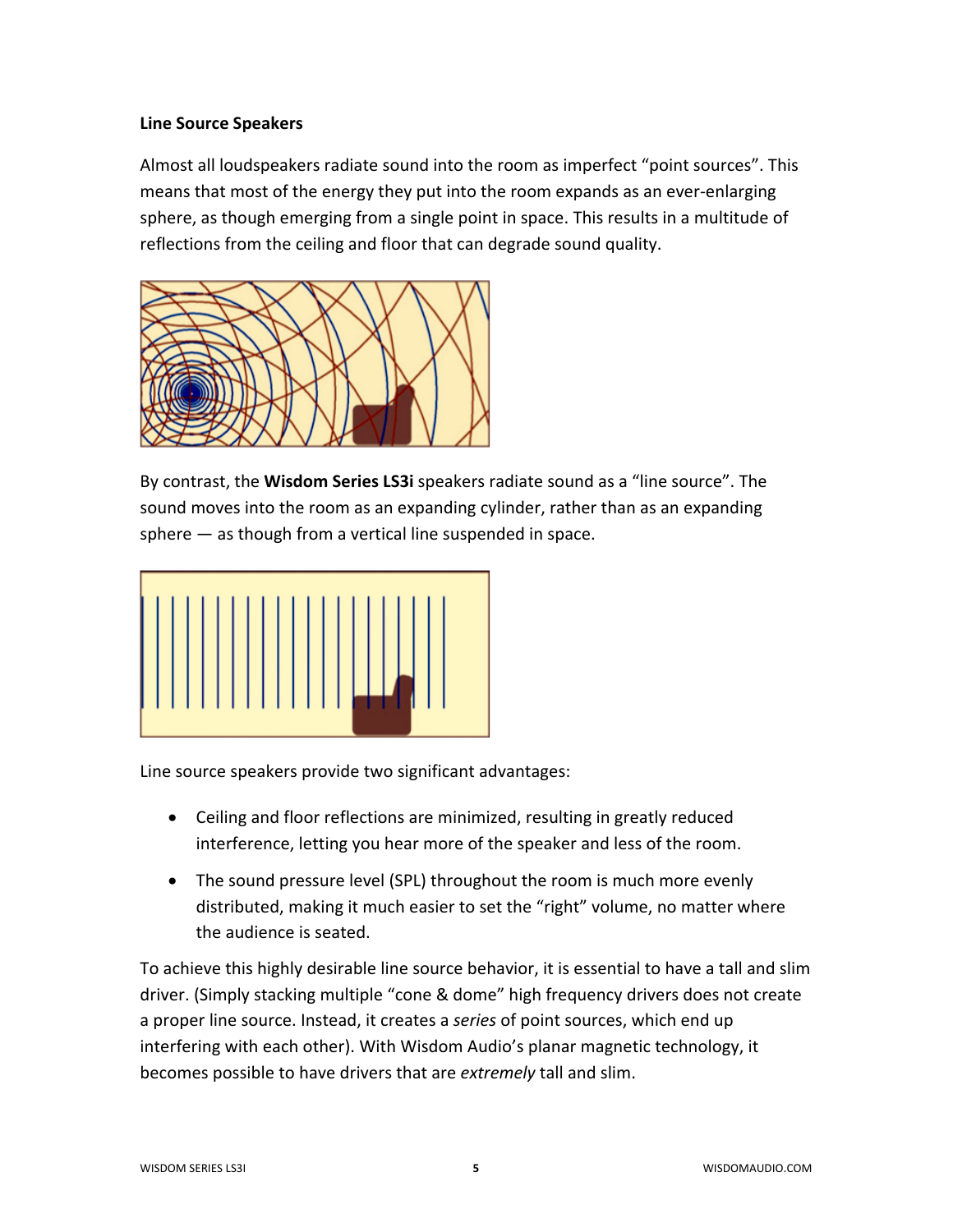Because of this shape, the sound (even at high frequencies) is distributed uniformly across the width of the room from a driver that "looks" only less than an inch wide acoustically. However, the sound is launched in a much more directional way vertically. By minimizing early reflections from the ceiling and the floor, the clarity of the system is greatly enhanced. This is heard in both tremendous musical detail and in muchimproved dialog intelligibility.

For more detailed information on planar magnetic drivers and the difference between point source and line source speakers please visit wisdomaudio.com.

## **Unpacking and Installing the LS3i**

Your new Wisdom Audio Wisdom Series LS3i in-wall speaker is relative compact, but surprisingly massive compared to most installed speakers. Please exercise caution when unpacking your LS3i to ensure that you do not strain yourself from its (perhaps unexpected) weight.

- **1.** Remove the torx screws from the hinged lid of the crate with the supplied torx bit, which can be found in pouch on top of crate.
- **2.** Use the included cardboard template to trace the outline of the hole for the speaker and carefully cut to the line.
- **3.** Push any insulation in the wall to the side. If there is no insulation in the wall, loosely fill the stud bay with insulation to reduce cavity resonances and improve performance.
- **4.** Using assistance to hold the speaker away from the wall, connect the speaker cable to the + and – connectors on the rear of the speaker, paying attention to proper polarity.
- **5.** Insert the speaker straight into the mounting opening. Use wood screws tighten the speaker face to the mounting material.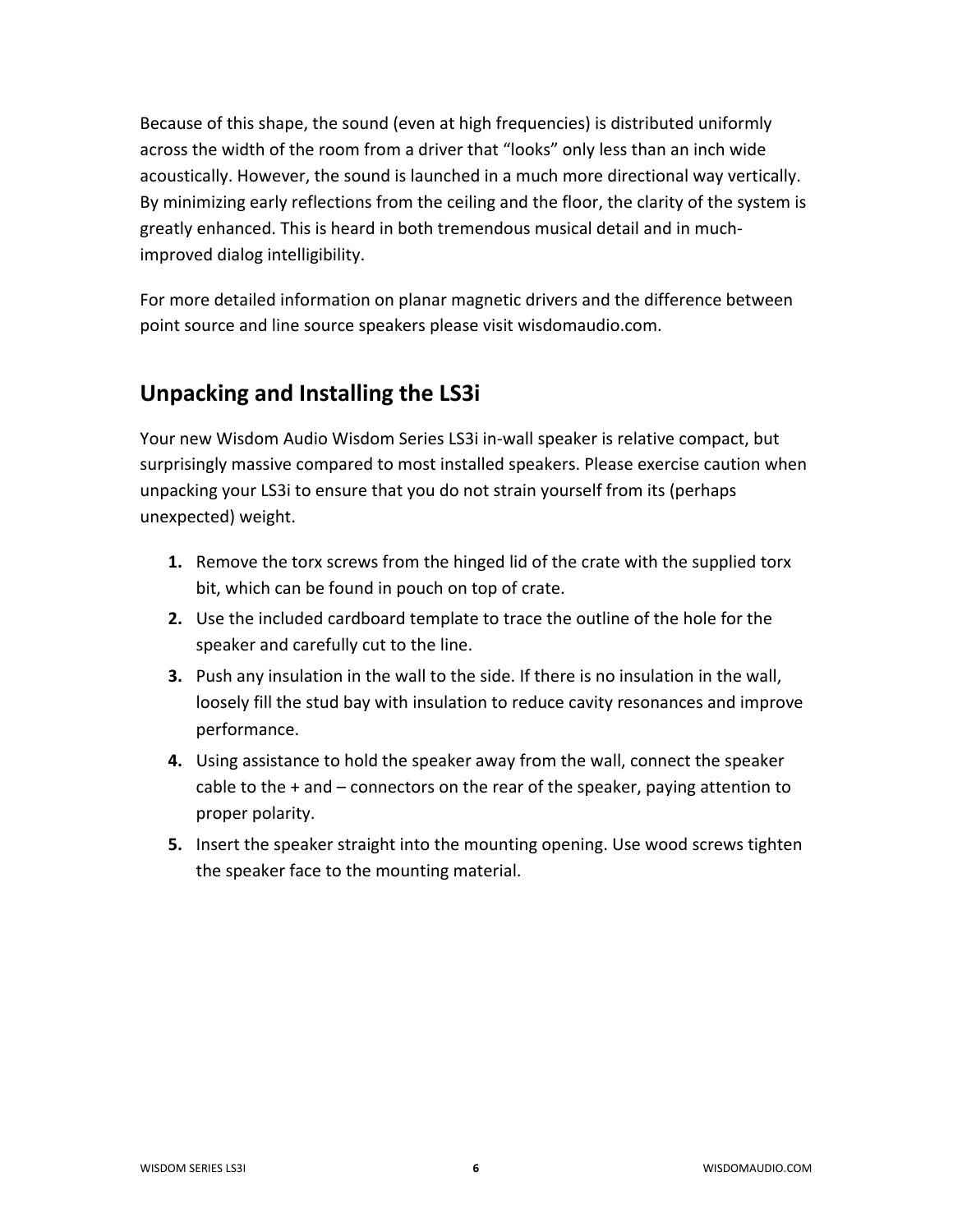## **The LS3i and Subwoofers**

All Wisdom Series loudspeakers are optimized for use with subwoofers, with a crossover of 80 Hz. (This is the most common frequency below which subwoofers are used.)

When properly installed in the wall, your LS3i has inherently a response to 80 Hz, without the common "bass bump" that characterizes most in-wall speakers and is placed there to yield the impression of "more bass" than there really is. This makes it easy to blend seamlessly with a high-quality subwoofer such as one of Wisdom Audio's Regenerative Transmission Line™ (RTL™) subwoofers.

You should set up your surround processor for a crossover of 80 Hz and set the LS3i speakers as "Small" in the speaker setup portion of your processor's setup menu. Doing so ensures that all content below 80 Hz is directed to the subwoofer(s) for reproduction.

## **Care and Maintenance**

To remove dust from the front of your LS3i, use a feather duster or a lint-free soft cloth.

To remove stubborn dirt and fingerprints from the grille, we recommend isopropyl alcohol and a soft cloth. Lightly dampen the cloth with alcohol first and then clean the grille of the LS3i with the cloth. Do not use excessive amounts of alcohol – there is no need for the cloth to be wet; merely damp is better.

Never attempt to clean the drivers themselves.

## **Caution!**

**Do not touch the surface of the planar magnetic drivers, under any circumstances**. The thin film has been carefully pre-tensioned at the factory; any subsequent contact can only damage it.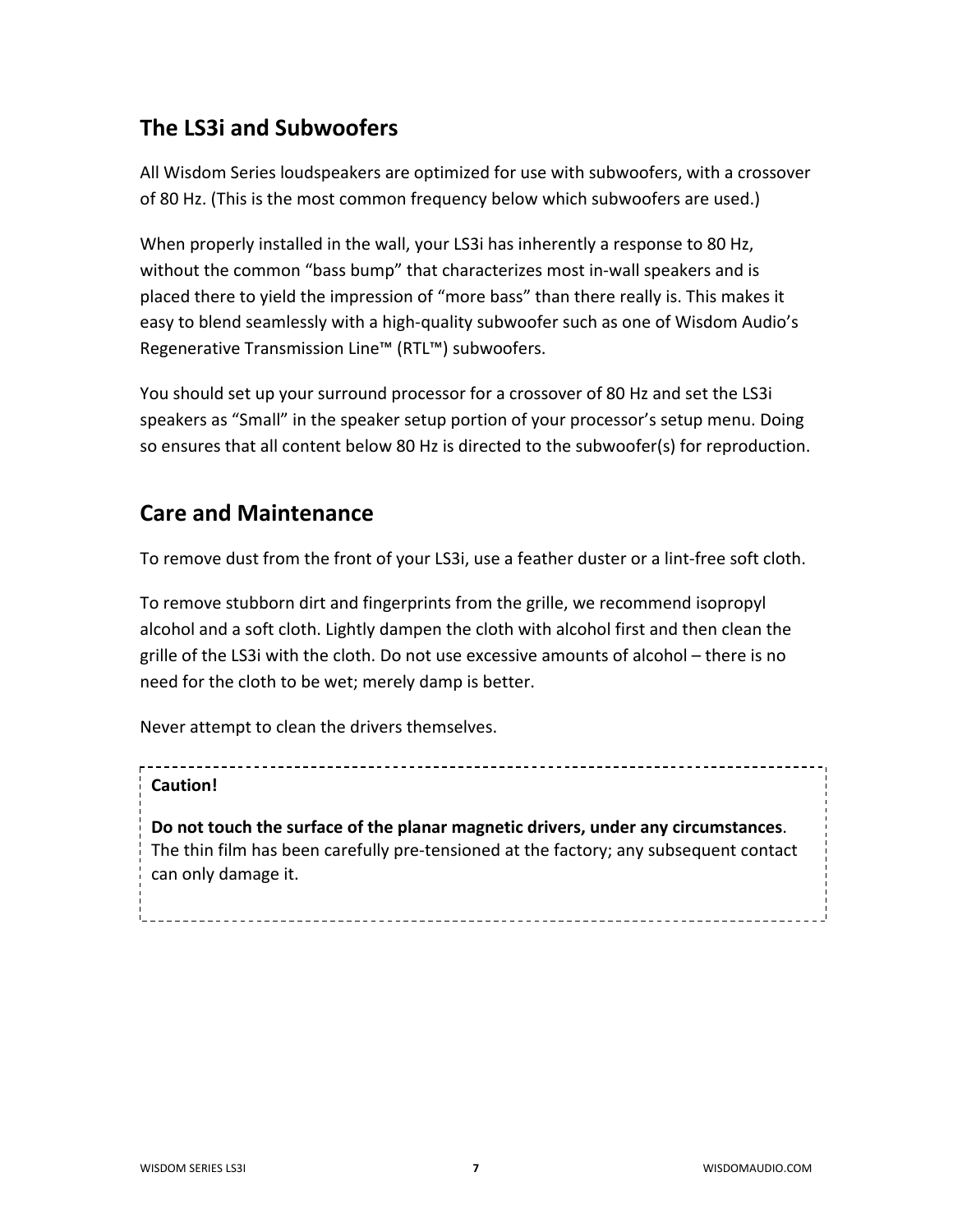## **North American Warranty**

### **Standard Warranty**

When purchased from and installed by an authorized Wisdom Audio dealer, Wisdom Audio loudspeakers are warranted to be free from defects in material and workmanship under normal use for a period of 10 years from the original date of purchase.

Furthermore, the transducers ("drivers") in your Wisdom Audio speakers are warranted to be free from defects in material and workmanship under normal use for a period of 10 years from the original date of purchase.

### **Harsh Conditions Use**

Wisdom Audio loudspeakers are designed for installation and operation in environmentally controlled conditions, such as are found in normal residential environments. When used in harsh conditions such as outdoors or in marine applications, the warranty is three years from the original date of purchase.

During the warranty period, any Wisdom Audio products exhibiting defects in materials and/or workmanship will be repaired or replaced, at our option, without charge for either parts or labor, at our factory. The warranty will not apply to any Wisdom Audio products that has been misused, abused, altered, or installed and calibrated by anyone other than an authorized Wisdom Audio dealer.

Any Wisdom Audio product not performing satisfactorily may be returned to the factory for evaluation. Return authorization must first be obtained by either calling or writing the factory prior to shipping the component. The factory will pay for return shipping charges only if the component is found to be defective as mentioned above. There are other stipulations that may apply to shipping charges.

There is no other express warranty on Wisdom Audio products. Neither this warranty nor any other warranty, express or implied, including any implied warranties of merchantability or fitness, shall extend beyond the warranty period. No responsibility is assumed for any incidental or consequential damages. Some states do not allow limitations on how long an implied warranty lasts and other states do not allow the exclusion or limitation of incidental or consequential damages, so the above limitation or exclusion may not apply to you.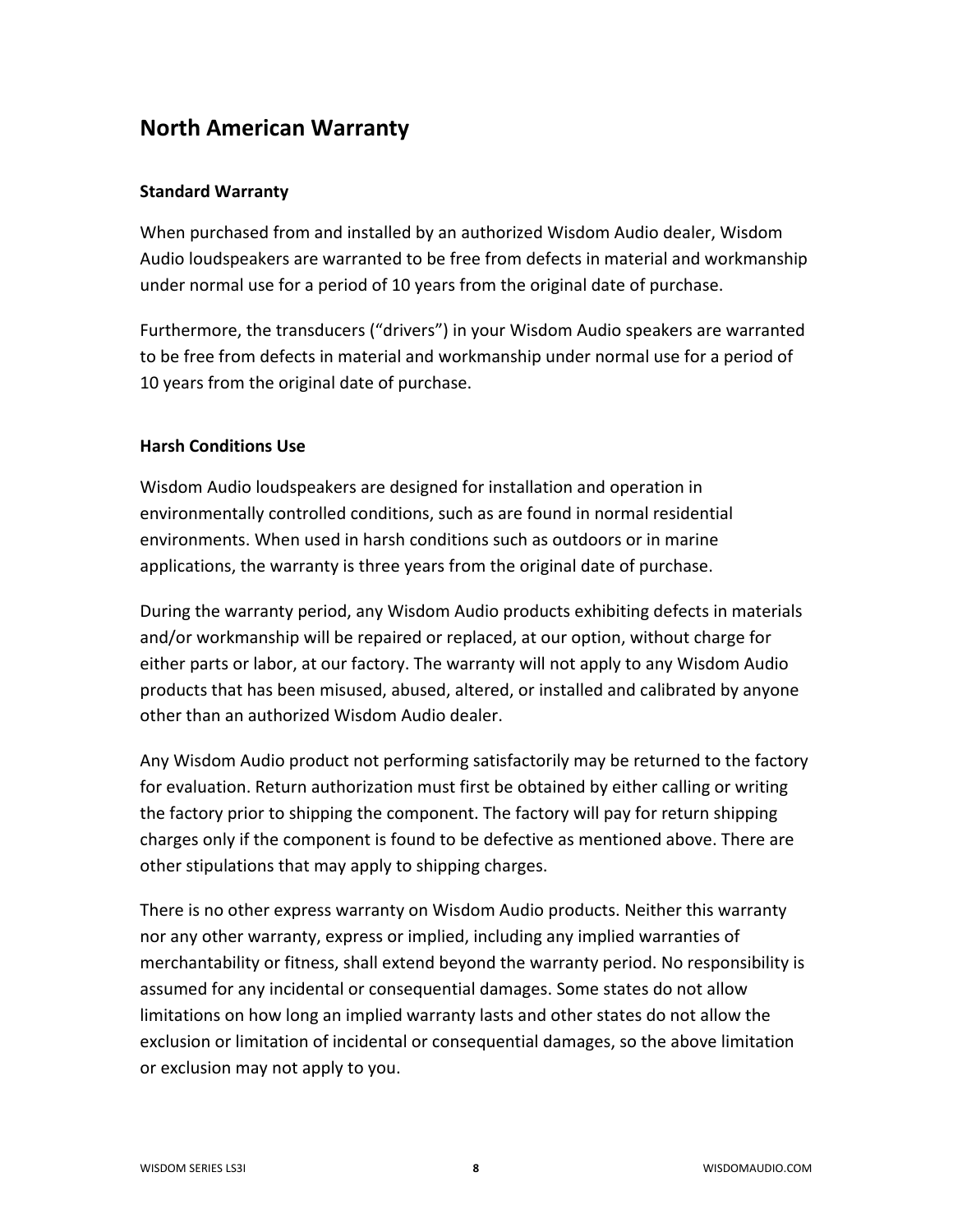This warranty gives you specific legal rights, and you may also have other rights, which vary from state to state. This warranty is applicable in the United States and Canada only. Outside of the U.S. and Canada, please contact your local, authorized Wisdom Audio distributor for warranty and service information.

## **Obtaining Service**

We take great pride in our dealers. Experience, dedication, and integrity make these professionals ideally suited to assist with our customers' service needs.

If your Wisdom Audio loudspeaker must be serviced, please contact your dealer. Your dealer will then decide whether the problem can be remedied locally, or whether to contact Wisdom Audio for further service information or parts, or to obtain a Return Authorization. The Wisdom Audio Service Department works closely with your dealer to solve your service needs expediently.

**IMPORTANT:** Return authorization must be obtained from Wisdom Audio's Service Department BEFORE a unit is shipped for service.

It is extremely important that information about a problem be explicit and complete. A specific, comprehensive description of the problem helps your dealer and the Wisdom Audio Service Department locate and repair the difficulty as quickly as possible.

A copy of the original bill of sale will serve to verify warranty status. Please include it with the unit when it is brought in for warranty service.

**WARNING:** All returned units must be packaged in their original packaging, and the proper return authorization numbers must be marked on the outer carton for identification. Shipping the unit in improper packaging may void the warranty, as Wisdom Audio cannot be responsible for the resulting shipping damage.

Your dealer can order a new set of shipping materials for you if you need to ship your loudspeaker and no longer have the original materials. There will be a charge for this service. We strongly recommend saving all packing materials in case you need to ship your unit someday.

If the packaging to protect the unit is, in our opinion or that of our dealer, inadequate to protect the unit, we reserve the right to repackage it for return shipment at the owner's expense. Neither Wisdom Audio nor your dealer can be responsible for shipping damage due to improper (that is, non-original) packaging.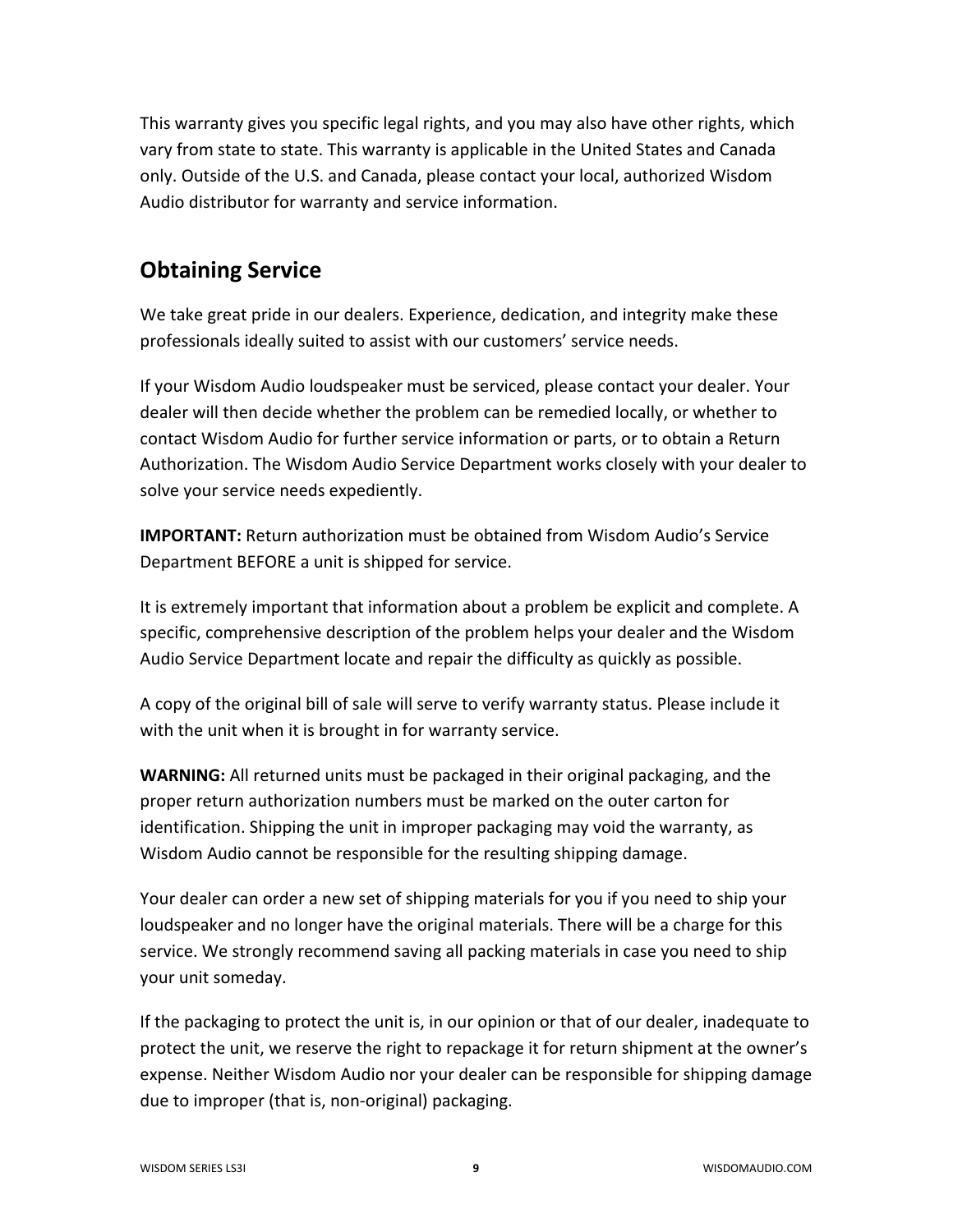# **Specifications**

All specifications are subject to change at any time to improve the product.

- **Frequency response:** 80Hz 20 kHz ± 2dB relative to the target curve
- **Crossover frequency:** 750 Hz
- **Nominal Impedance:** 5.6Ω per section
- **Sensitivity:** 98 dB/2.83V/1m
- **Power handling, peak:** >5000w
- **Dimensions:** See appropriate dimensions drawings on next page
- **Shipping Weight:** 345 lbs. (157 kg)

For more information, see your Wisdom Audio dealer or contact:

#### **Wisdom Audio**

1572 College Parkway, Suite 164 Carson City, NV 89706 wisdomaudio.com information@wisdomaudio.com (775) 887-8850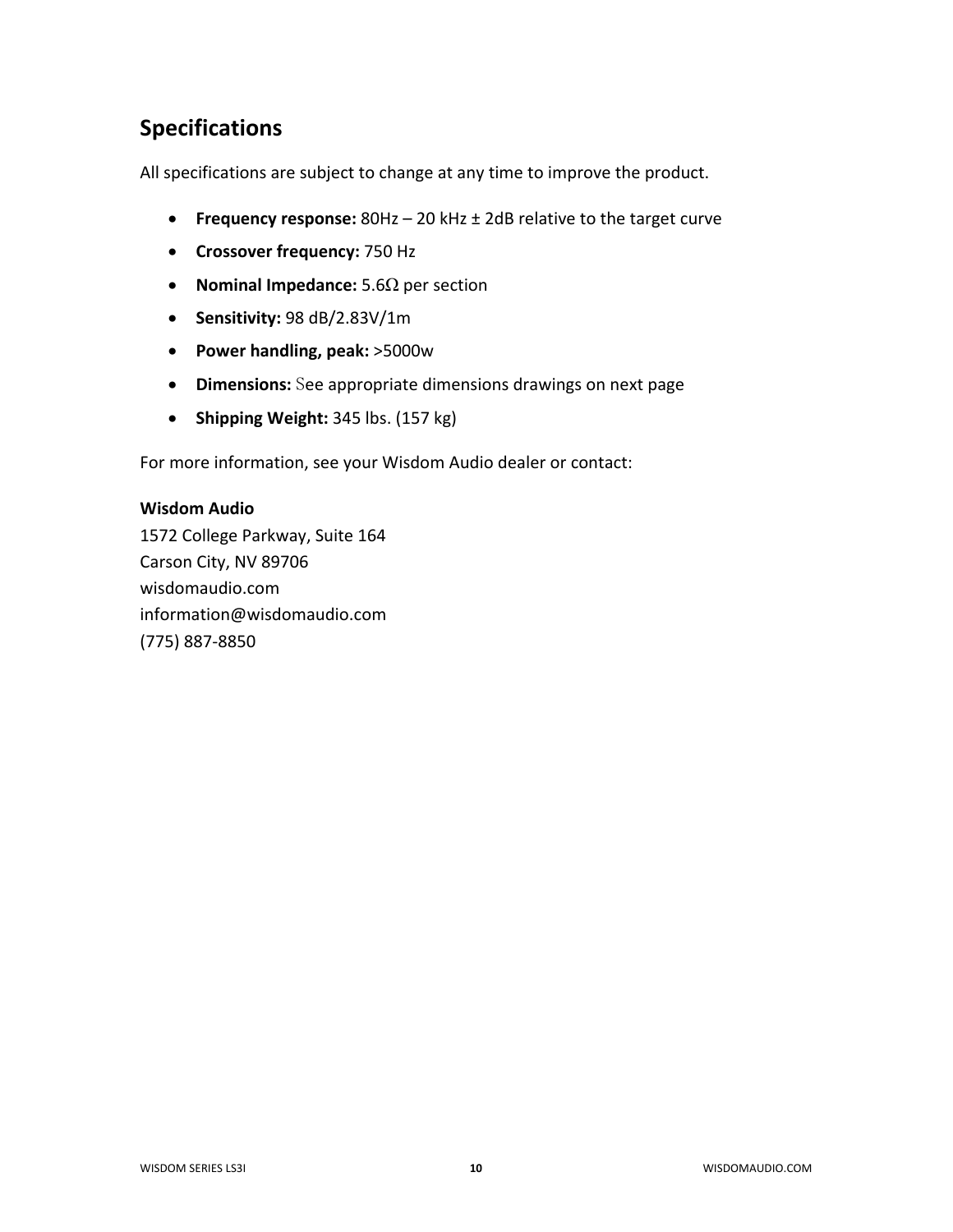## **LS3i Dimensions**